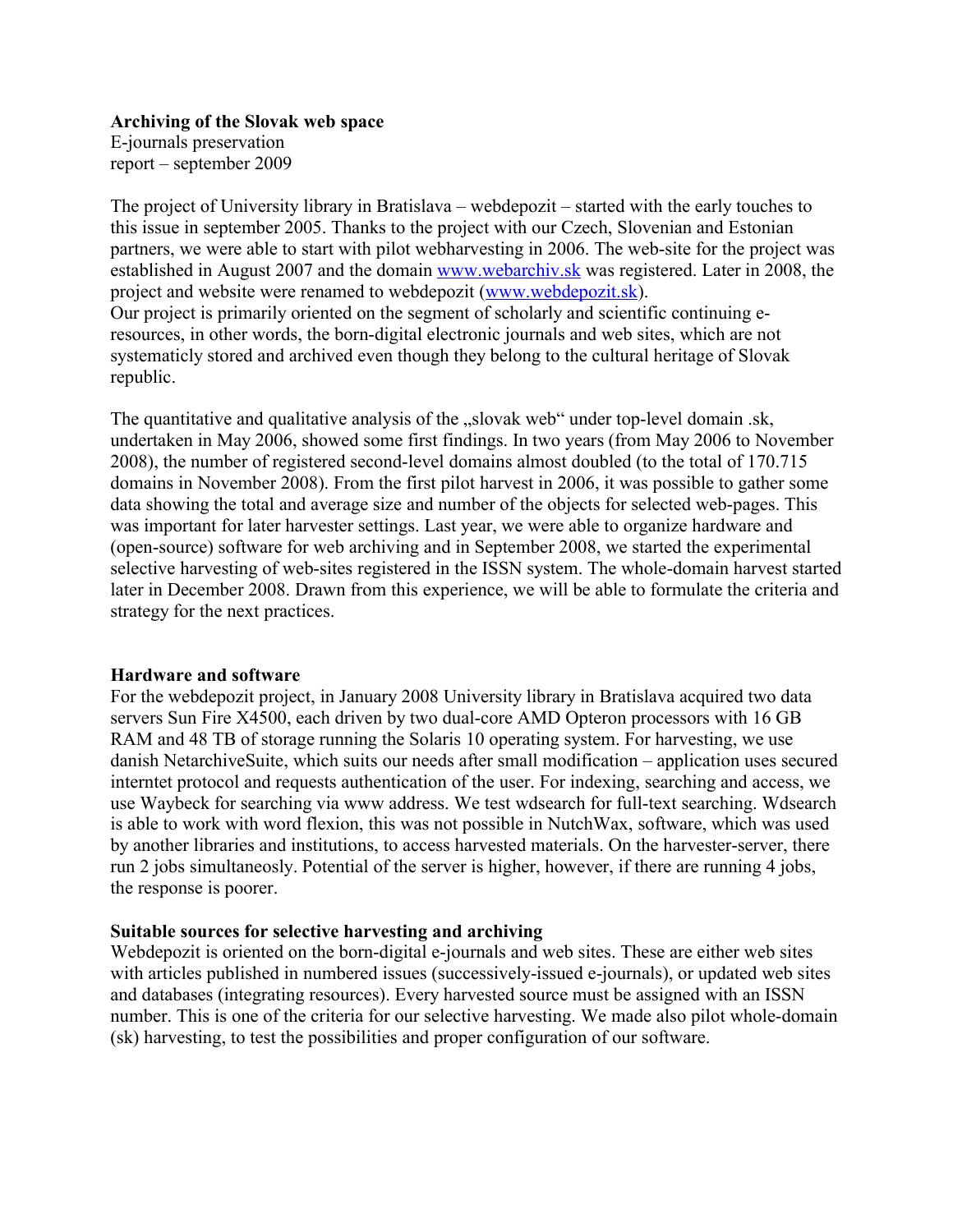### **Selective harvesting – pilot project**

In January 2008, our department made an inquiry, among the publishers, to map the situation on archiving of their e-journals and updating web sites. We contacted 176 publisher, received 94 responses. Most publishers answered, that they keep their own archives (over 91%). This was the most frequent reason, why the publishers were not intrested in cooperation with University library in Bratislava. They were affraid to let another institution to keep their data because of copyright and access to the data in archive in the future. Even, the web sites were free accessible without needed licences or registration. However, almost 70 % of asked publishers were interested in cooperation and building an external institutional deposit for their continuing resoures. In contrast to the whole-domain harvesting, in selective harvesting, the web sites do not need to be under the national domain .sk. We can select also another, e.g. generic domains .com, .net., etc. See table 1 Web sites assigned with ISSN.



Table 1 Web sites assigned with ISSN

In the end-effect, we asked also new publishers, that applied for E-ISSN for their web-sites. We got harvesting-permission for 27 titles, see table 2 Pilot harvesting 2008.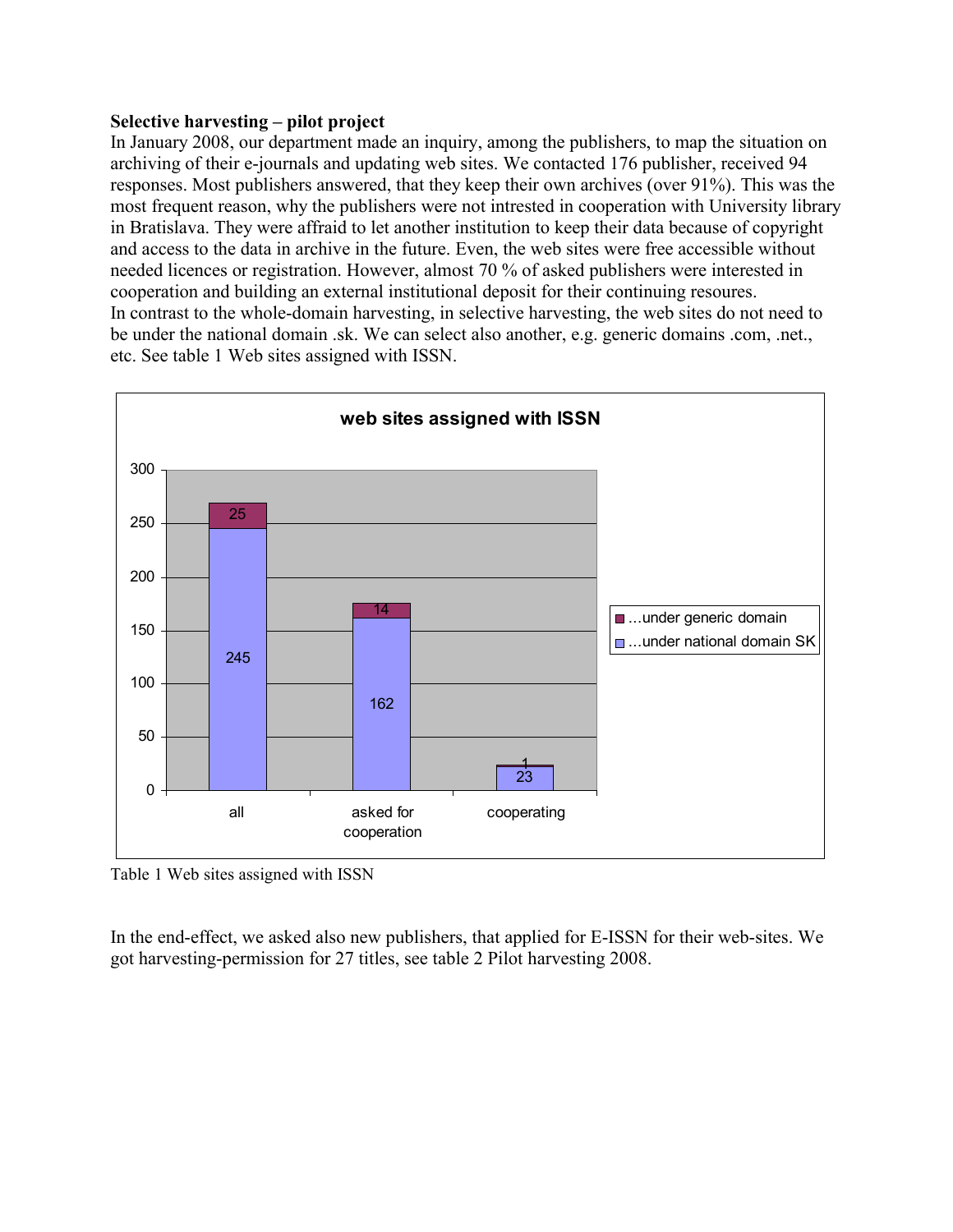

Table 2 Pilot harvesting 2008

These 27 harvested web sites can be divided into two big groups – integrating resources (updating web sites and databases in form of portals) and successively issued (one or more texts from one or more authors in form of classical e-journals). See table 3 Used format in harvested continuing resources.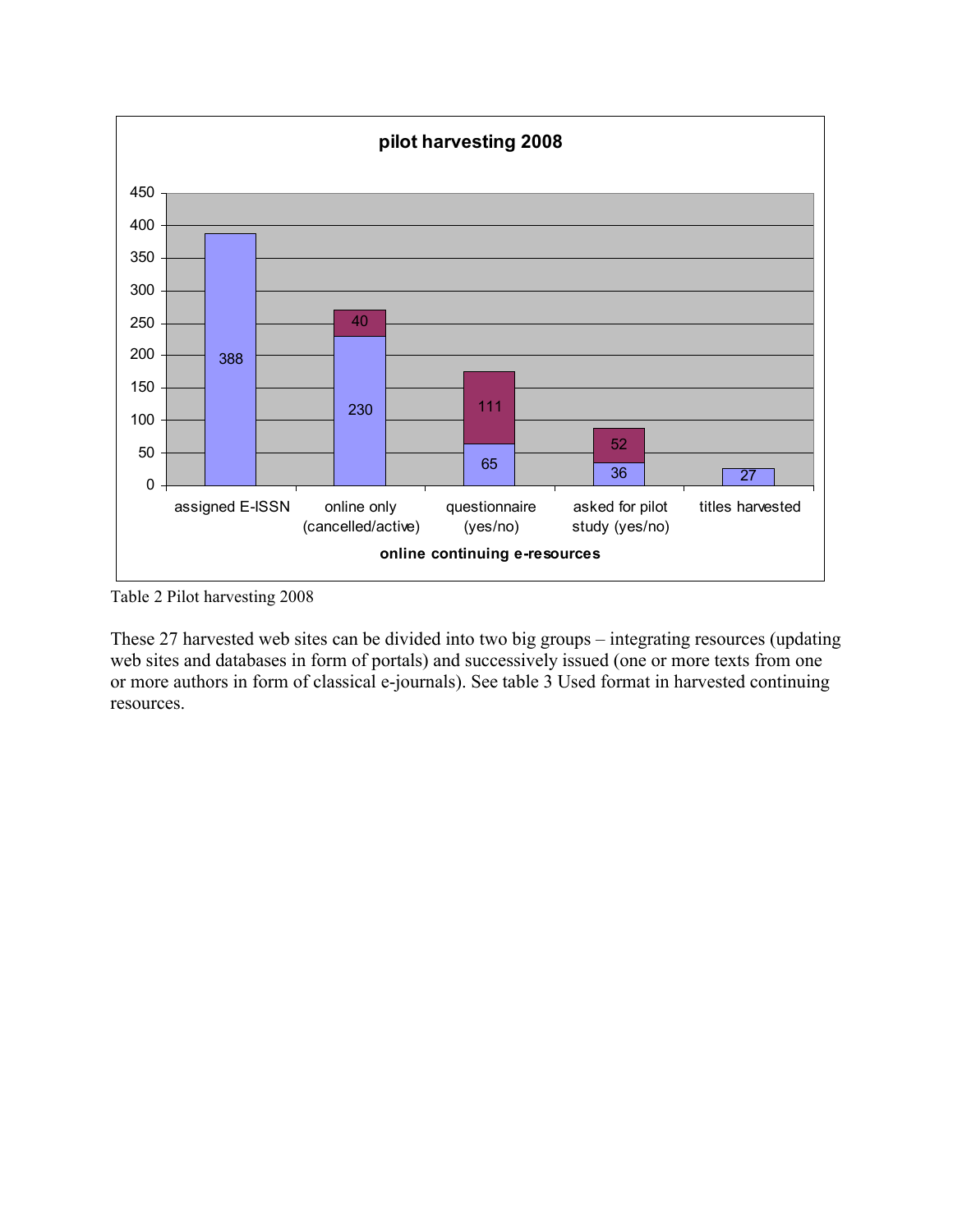

Table 3 Used format in harvested continuing resources

During the pilot harvesting, we decided to use rss for article harvesting from the portal sites, because there is a lot of content, we are not interested in. The positive point is, that we can determine scope of the harvest quite exactly and take only pages/seeds with articles. Thanks to this solution, the amount of harvested data decreased from 56 MB to 9KB. See Picture 1 and 2

|                                                                                                                               |                       |                       |             |          |             |          | Dansk English                                              |  |  |  |
|-------------------------------------------------------------------------------------------------------------------------------|-----------------------|-----------------------|-------------|----------|-------------|----------|------------------------------------------------------------|--|--|--|
| Harvest history for partial harvest prave-spektrum<br>The harvestdefinition prave-spektrum will run again on 1.7.2009 0:01:00 |                       |                       |             |          |             |          |                                                            |  |  |  |
|                                                                                                                               |                       |                       |             |          |             |          |                                                            |  |  |  |
|                                                                                                                               | 1.10.2008<br>0:09:46  | 1.10.2008<br>5:33:44  | 566 635 644 | 42 291   | 1 Show jobs | $\circ$  | n                                                          |  |  |  |
|                                                                                                                               | 1.11.2008<br>0:07:41  | 1,11,2008<br>5:42:50  | 572 041 469 | 42 707   | 1 Show jobs | $\circ$  | $\Omega$                                                   |  |  |  |
| 2                                                                                                                             | 1.12.2008<br>17:47:42 | 1.12.2008<br>17:47:51 | 578 117 672 | 43 180   | 1 Show jobs | $\circ$  | $\Omega$                                                   |  |  |  |
|                                                                                                                               | 1.1.2009<br>0:06:47   | 1.1.2009<br>5:14:46   | 581 590 984 | 43 436   | 1 Show jobs | $\circ$  | 0                                                          |  |  |  |
| $\overline{4}$                                                                                                                | 1.2.2009<br>20:53:40  | 2.2.2009<br>1:59:06   | 584 149 456 | 43 604   | 1 Show jobs | $\circ$  | $\Omega$                                                   |  |  |  |
| 5                                                                                                                             | 17.3.2009<br>22:01:10 | 18.3.2009<br>3:08:55  | 589 286 582 | 43 960   | 2 Show jobs | $\circ$  |                                                            |  |  |  |
| 6                                                                                                                             | 1.4.2009<br>0:12:33   | 1.4.2009<br>5:20:01   | 591 119 227 | 44 146   | 1 Show jobs | $\cup$   | $\Box$                                                     |  |  |  |
|                                                                                                                               | 1.5.2009<br>0:06:34   | 1.5.2009<br>5:13:42   | 593 304 745 | 44 413   | 1 Show jobs | $\Omega$ | n                                                          |  |  |  |
| 8                                                                                                                             | 1.6.2009<br>0:08:00   | 1.6.2009<br>5:16:46   | 597 273 096 | 44 7 1 2 | 1 Show jobs | $\circ$  | $\circ$                                                    |  |  |  |
|                                                                                                                               |                       |                       |             |          |             |          | NetarchiveSuite Version: 3.6.0 status RELEASE, RELEASETEST |  |  |  |

Picture 1 prave-spektrum – seed is the homepage www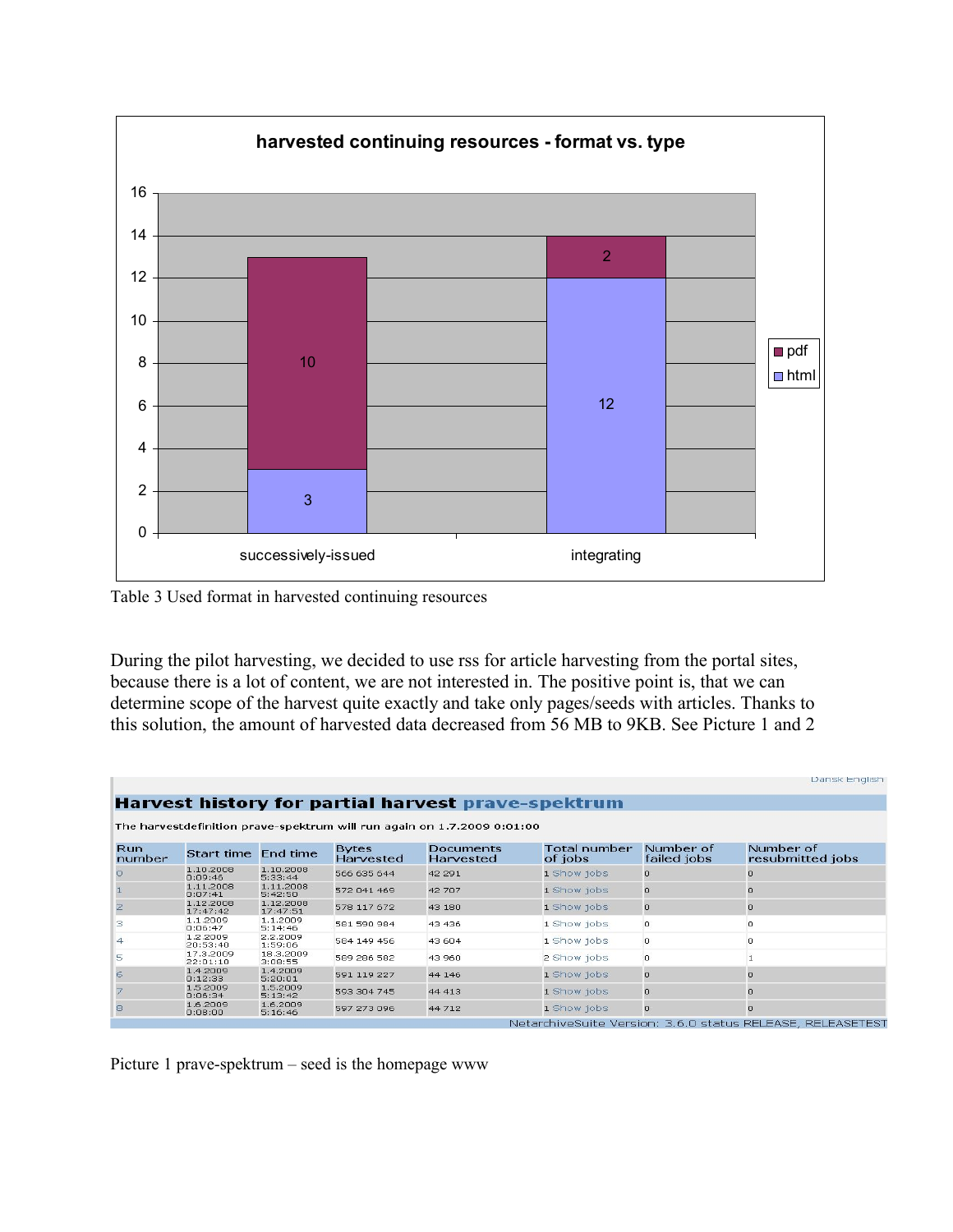# Harvest history for partial harvest prave-spektrum rss

| Run<br>number | Start time End time   |                       | <b>Bytes</b><br>Harvested | <b>Documents</b><br>Harvested | <b>Total number</b><br>of jobs | Number of<br>failed jobs | Number of<br>resubmitted jobs                              |
|---------------|-----------------------|-----------------------|---------------------------|-------------------------------|--------------------------------|--------------------------|------------------------------------------------------------|
|               | 11.5.2009<br>17:12:19 | 11.5.2009<br>17:12:48 | 9 4 4 1                   |                               | 1 Show jobs                    |                          |                                                            |
|               | 11.6.2009<br>17:11:33 | 11.6.2009<br>17:12:03 | 9 2 0 8                   |                               | 1 Show jobs                    |                          |                                                            |
|               |                       |                       |                           |                               |                                |                          | NetarchiveSuite Version: 3.6.0 status RELEASE, RELEASETEST |

The harvestdefinition prave-spektrum\_rss will run again on 11.7.2009 17:09:59

Picture 2 prave-spektrum – seed is the rss-channel

Hovewer, rss channels do not work as OAI-PMH, that means you can not access archive or older articles via rss. For number of seeds by methods used for harvesting, see table 4 Used harvestmethod in harvested continuing resources.



Table 4 Used harvest-method in harvested continuing resources

## **Next steps and plans**

We continue with harvesting and we started to index the harvested content. As mentioned before, we will have two possibilities to access the content – in Wayback via www address and in wdserach via key words. However, we have to solve the problem with indexing of the pdf content. From the testing harvests, only 3 publishers used Dublin core metadata for published